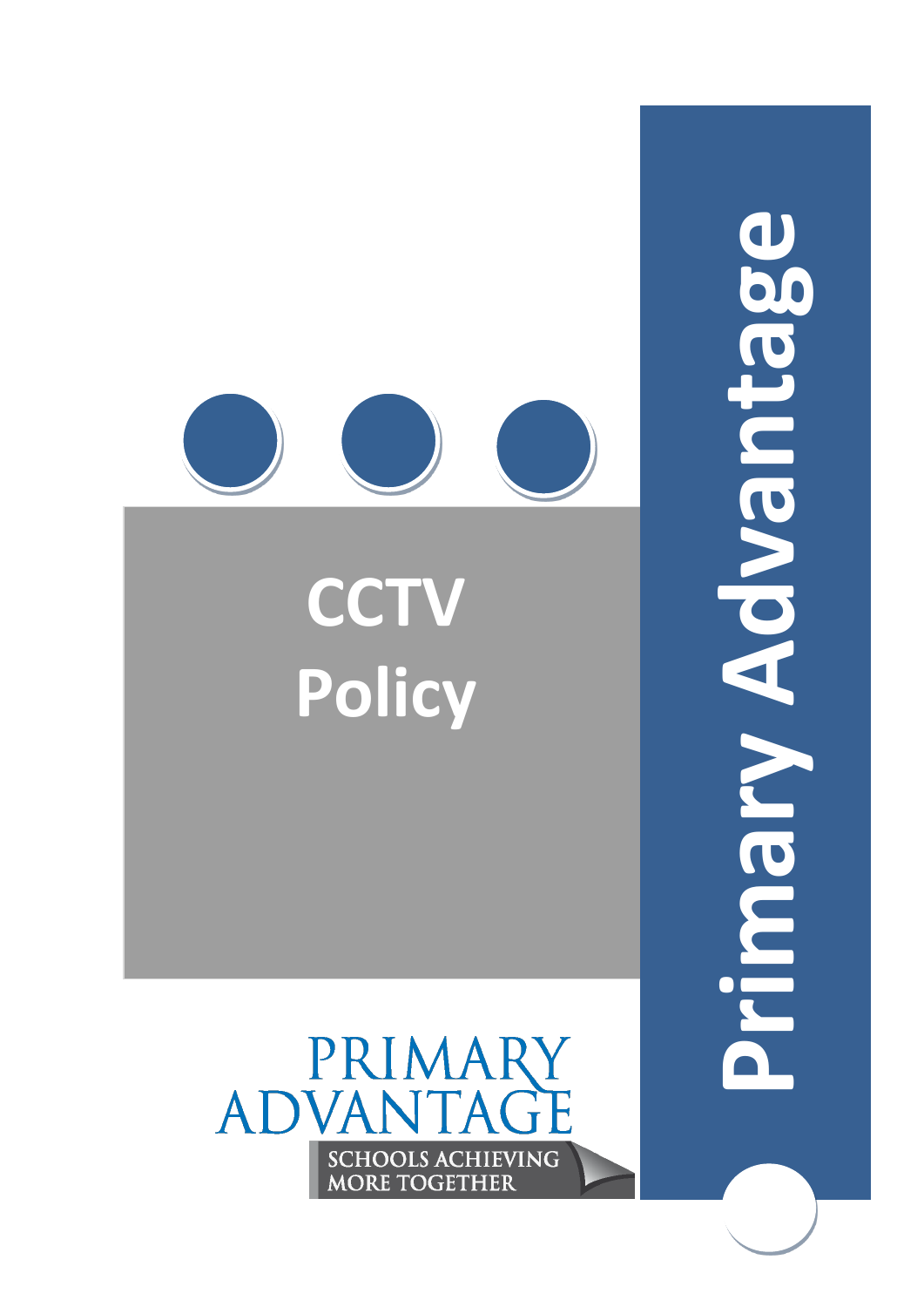

# **Table of Contents**

| <b>REVISIONS</b>                                    | 3 |
|-----------------------------------------------------|---|
| 1. PURPOSE                                          | 4 |
| 2. SCOPE                                            | 4 |
| <b>3. LOCATION OF CAMERAS</b>                       | 5 |
| <b>4. COVERT MONITORING</b>                         | 5 |
| <b>5. STORAGE AND RETENTION OF CCTV IMAGES</b>      | 5 |
| <b>6. ACCESS TO CCTV IMAGES</b>                     | 6 |
| <b>7. SUBJECT ACCESS REQUESTS</b>                   | 6 |
| 8. ACCESS AND DISCLOSURE OF IMAGES TO THIRD PARTIES | 6 |
| <b>9. RESPONSIBILITIES</b>                          | 6 |
| <b>10. DATA PROTECTION IMPACT ASSESSMENTS</b>       | 7 |
| <b>11. LINKS WITH OTHER POLICIES</b>                | 7 |
|                                                     |   |
|                                                     |   |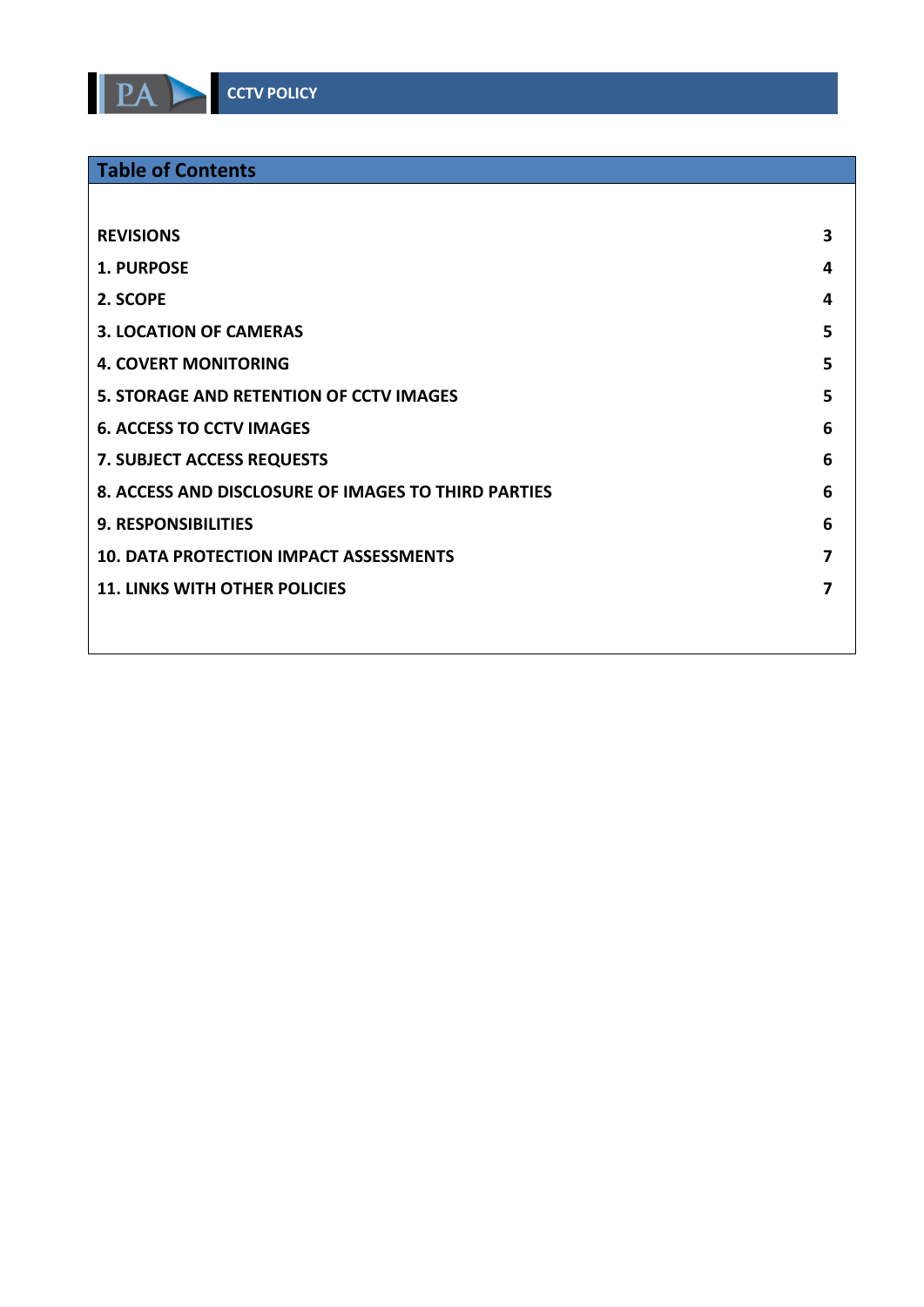

<span id="page-2-0"></span>

| Date               | <b>Summary of changes</b>                                                 |  |
|--------------------|---------------------------------------------------------------------------|--|
| $\vert$ March 2022 | Policy substantially rewritten to follow a policy recommended by The Key. |  |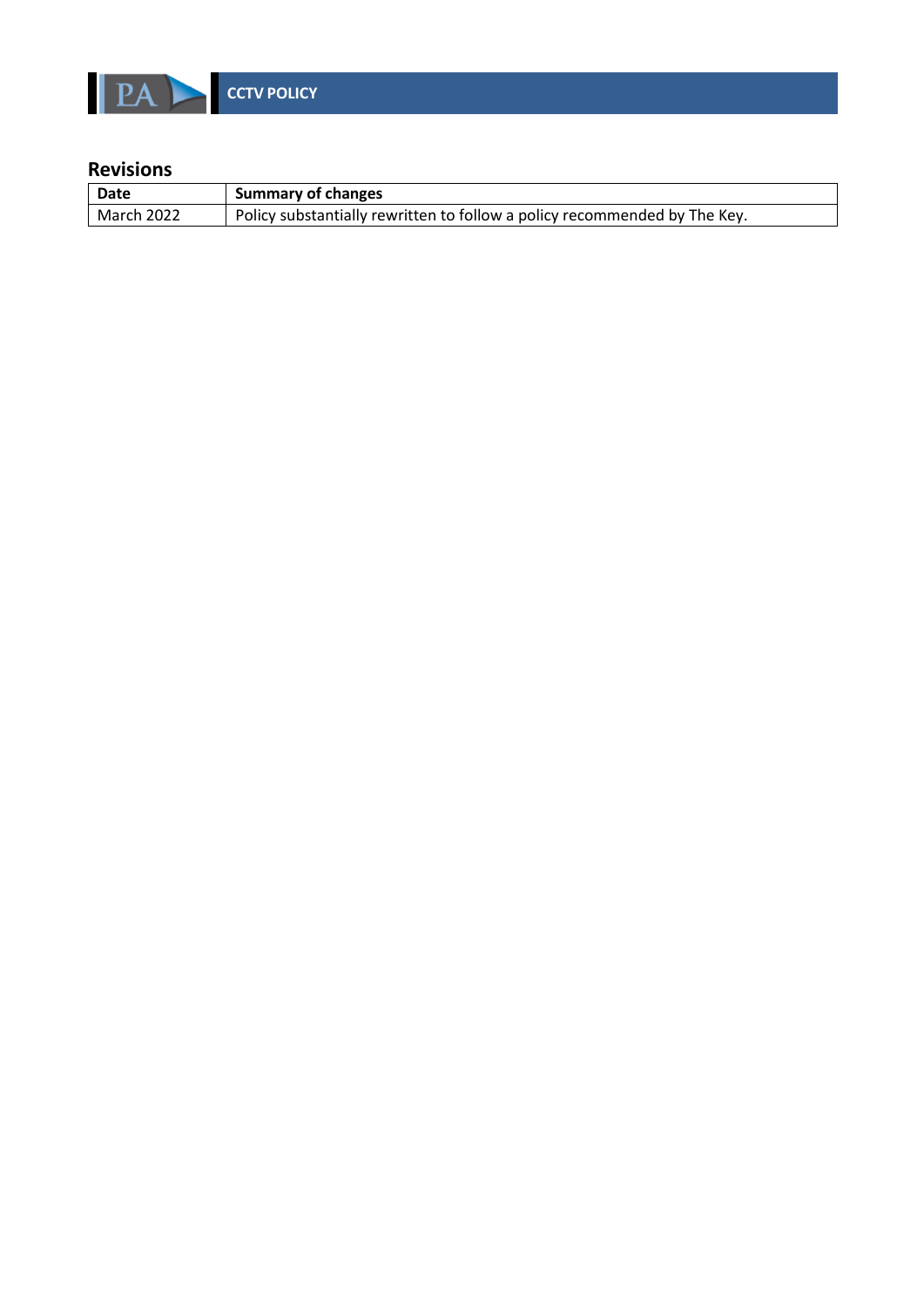

#### <span id="page-3-0"></span>**1. Purpose**

The Purpose of this policy is to regulate the management, operation and use of the CCTV system (Closed Circuit Television) at federation schools. CCTV systems are installed (both internally and externally) in premises for the purpose of enhancing security of the building and its associated equipment as well as creating a mindfulness among the occupants, at any one time, that a surveillance security system is in operation within and/or in the external environs of the premises during both the daylight and night hours each day.

CCTV surveillance at federation schools is intended for the purposes of:

- protecting school buildings and school assets, both during and after school hours;
- promoting the health and safety of staff, pupils and visitors as well as for monitoring student behaviour;
- preventing bullying;
- reducing the incidence of crime and anti-social behaviour (including theft and vandalism);
- supporting the police in a bid to deter and detect crime;
- assisting in identifying, apprehending and prosecuting offenders; and
- ensuring that school rules are respected so that schools can be properly managed.

The systems used in our schools do not have sound recording capability. The CCTV system is owned and operated by each school, the deployment of which is determined by the school's leadership team. The introduction of, or changes to, CCTV monitoring will be subject to consultation with staff and members of the School community.

All authorised operators and employees with access to images are aware of the procedures that need to be followed when accessing the recorded images. All operators will be made aware of their responsibilities in following the Surveillance Camera Code of Practice. All employees are aware of the restrictions in relation to access to, and disclosure of recorded images.

### <span id="page-3-1"></span>**2. Scope**

This policy relates directly to the location and use of CCTV and the monitoring, recording and subsequent use of such recorded material. The federation complies with guidance from the Information Commissioner's to ensure it is used responsibly and safeguards both trust and confidence in its use. CCTV warning signs will be clearly and prominently placed at school entrances. Signs will contain details of the purpose for using CCTV. In areas where CCTV is used, the schools will ensure that there are prominent signs placed within the controlled areas

The planning and design have endeavoured to ensure that the system will give maximum effectiveness and efficiency, but it is not guaranteed that the system will cover or detect every single incident taking place in the areas of coverage. CCTV monitoring of public areas for security purposes will be conducted in a manner consistent with all existing policies adopted by the federation.

This policy prohibits monitoring based on the characteristics and classifications contained in equality and other related legislation e.g. race, gender, sexual orientation, national origin, disability etc.

Video monitoring of public areas for security purposes within school premises is limited to uses that do not violate the individual's reasonable expectation to privacy. Information obtained in violation of this policy may not be used in a disciplinary proceeding against an employee or a student. All CCTV systems and associated equipment will be required to be compliant with this policy following its adoption by the federation.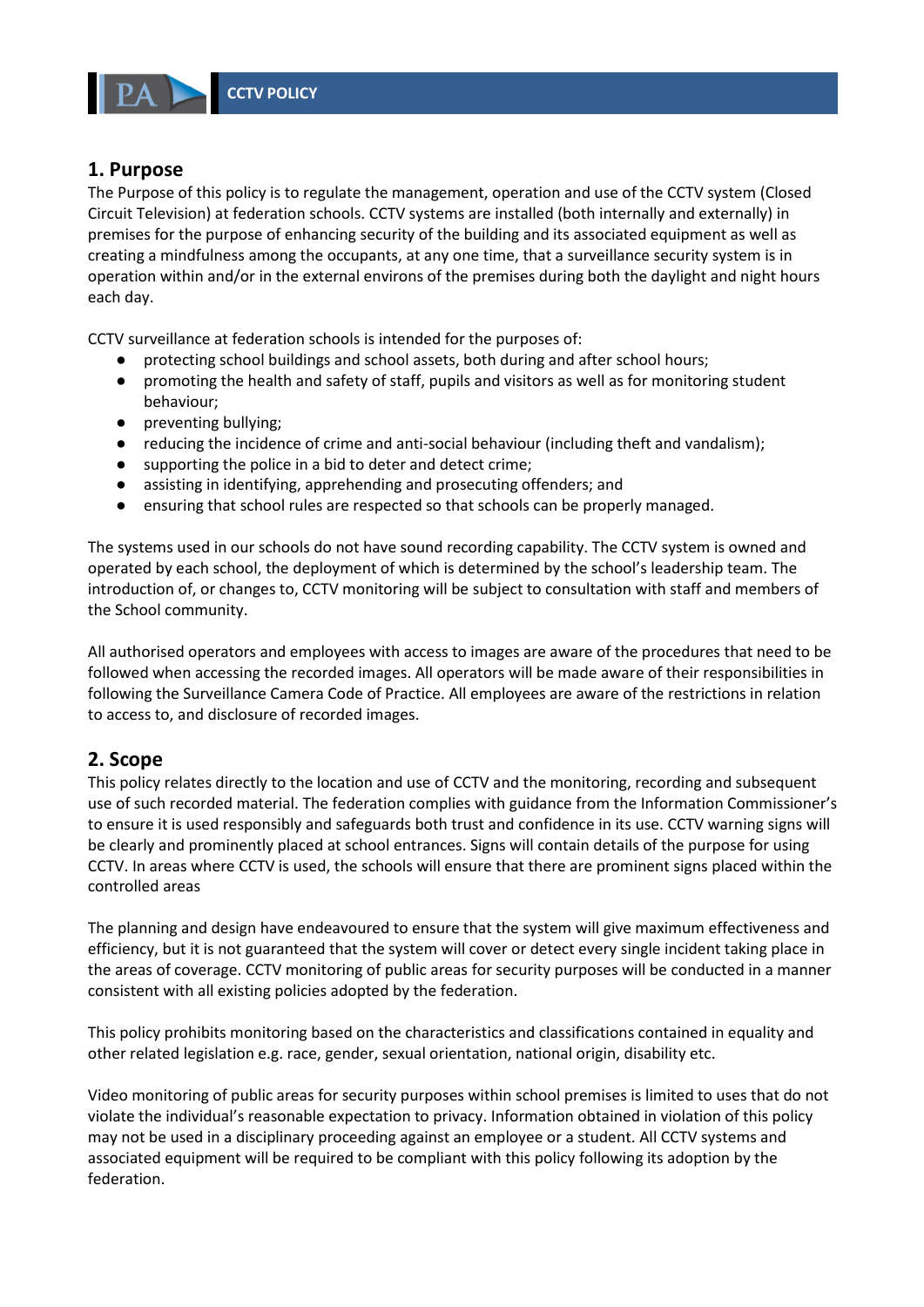

Recognisable images captured by CCTV systems are 'personal data'. They are therefore subject to the provisions of the General Data Protection Regulation and Data Protection Act 2018.

### <span id="page-4-0"></span>**3. Location of cameras**

The cameras are sited so that they only capture images relevant to the purposes for which they have been installed (as described above), and care will be taken to ensure that reasonable privacy expectations are not violated.

Schools will ensure that the location of equipment is carefully considered to ensure that the images captured comply with the legislation. Schools will make every effort to position the cameras so that their coverage is restricted to the school premises, which includes both indoor and outdoor areas.

CCTV will not be used in classrooms but in limited areas within the school that have been identified by staff and pupils as not being easily monitored.

Members of staff will have access to details of where CCTV cameras are situated, with the exception of cameras placed for the purpose of covert monitoring.

CCTV monitoring and recording of public areas may include the following:

- Protection of school buildings and property: the building's perimeter, entrances and exits, lobbies and corridors, special storage areas, cashier locations, receiving areas for goods/services;
- Monitoring of access control systems: monitor and record restricted access areas at entrances to buildings and other areas;
- Verification of security alarms: intrusion alarms, exit door controls, external alarms;
- Video patrol of public areas: parking areas, main entrance/exit gates, traffic control;
- Criminal investigations (carried out by the police): robbery, burglary and theft surveillance.

# <span id="page-4-1"></span>**4. Covert monitoring**

Schools retain the right in exceptional circumstances to set up covert monitoring. For example:

- Where there is good cause to suspect that an illegal or serious unauthorised action(s), is taking place, or where there are grounds to suspect serious misconduct;
- Where notifying the individuals about the monitoring would seriously prejudice the reason for making the recording.

In these circumstances, authorisation must be obtained beforehand from the Headteacher and Chair of Governors.

Covert monitoring may take place in classrooms when circumstances as above are satisfied. Covert monitoring used in classrooms will never be used to observe or assess a teacher's professional performance, or to contribute to capability proceedings.

Covert monitoring will cease following completion of an investigation. Cameras sited for the purpose of covert monitoring will not be used in areas which are reasonably expected to be private, for example, toilets.

### <span id="page-4-2"></span>**5. Storage and retention of CCTV images**

Recorded data will not be retained for longer than 31 days except where the image identifies an issue and is retained specifically in the context of an investigation/prosecution of that issue. Where data is retained for longer than 31 days an electronic file held on a secure central server where specific CCTV image/recordings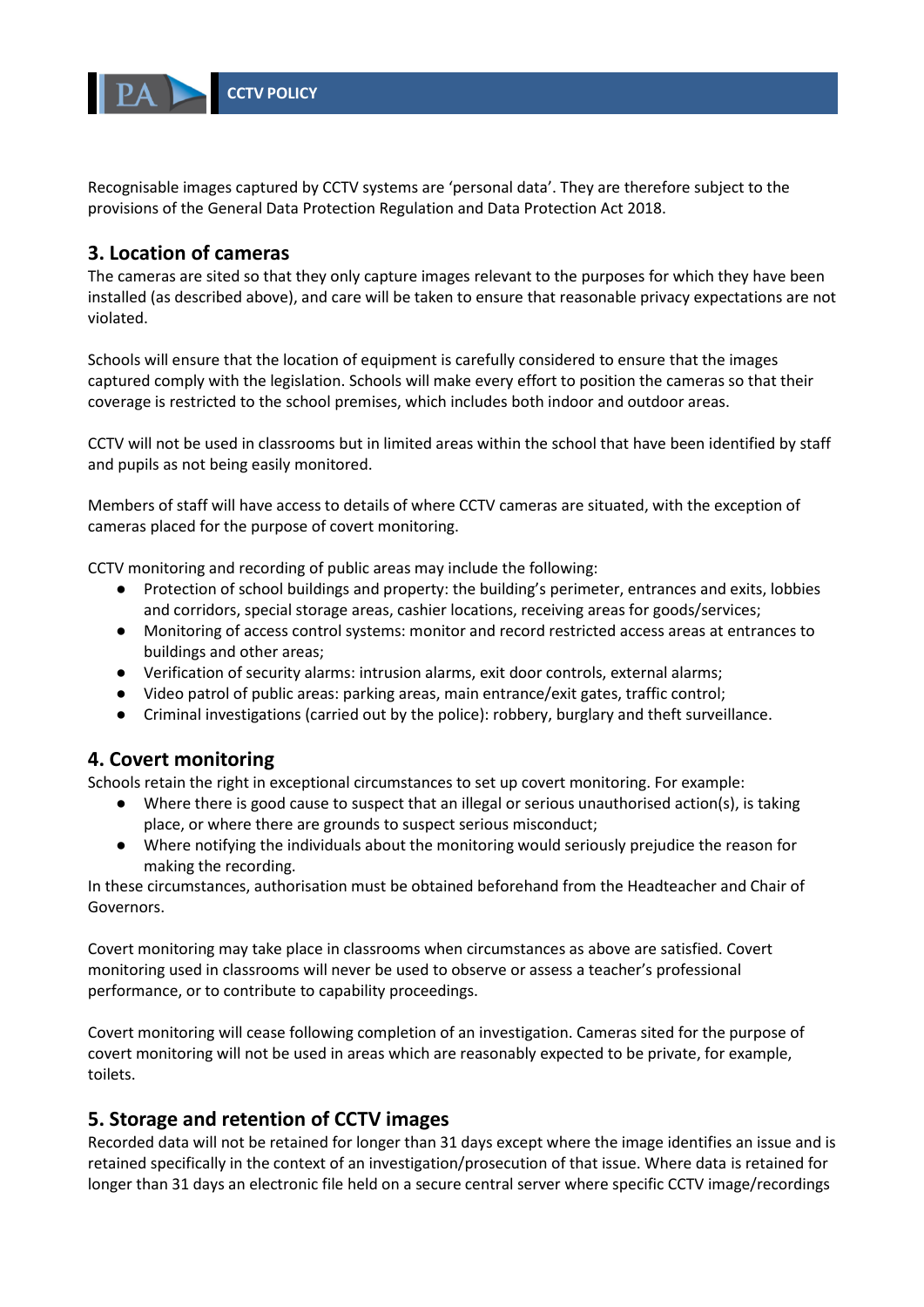

are retained will be kept. The Data Protection Act and GDPR does not prescribe any specific minimum or maximum retention periods that apply to all systems or footage. Therefore, retention will reflect the school's purposes for recording information, and how long it is needed to achieve this purpose. The school will store data securely at all times.

## <span id="page-5-0"></span>**6. Access to CCTV images**

Access to recorded images will be restricted to the staff authorised to view them and will not be made widely available. Supervising the access and maintenance of the CCTV System is the responsibility of the Headteacher. The Headteacher may delegate the administration of the CCTV System to another staff member. When CCTV recordings are being viewed, access will be limited to authorised individuals on a need-to-know basis.

### <span id="page-5-1"></span>**7. Subject access requests**

Individuals have the right to request CCTV footage relating to themselves under the Data Protection Act and the GDPR. All requests will be dealt with in line with the federation's subject access procedure.

Individuals submitting requests for access will be asked to provide sufficient information to enable footage relating to them to be identified. For example: time, date and location. A school may refuse access to CCTV footage where this would prejudice the legal rights of other individuals or jeopardise an on-going investigation.

### <span id="page-5-2"></span>**8. Access and disclosure of images to third parties**

There will be no disclosure of recorded data to third parties other than to authorised personnel, such as the police. A record will be maintained of the release of disks to the Police or other authorised applicants. A register will be available for this purpose. The Police may require the school to retain the stored disks for possible use as evidence in the future. Such disks will be properly indexed and properly and securely stored until they are needed by the police.

If an order is granted by a court for disclosure of CCTV images, then this should be complied with. However, very careful consideration must be given to exactly what the court order requires. If there are any concerns as to disclosure, then the Data Protection Officer should be contacted in the first instance and appropriate legal advice may be required.

Requests for images should be made in writing to the Data Protection Officer: Hassan Muzammal [\(Hassan.Muzammal@london.anglican.org\)](mailto:Hassan.Muzammal@london.anglican.org).

The data may be used as required within the federation's disciplinary and grievance policies and will be subject to the usual confidentiality requirements of those policies.

### <span id="page-5-3"></span>**9. Responsibilities**

Headteachers will:

- Ensure that the use of CCTV systems is implemented in accordance with this policy.
- Oversee and co-ordinate the use of CCTV monitoring for safety and security purposes within their school.
- Ensure that all existing CCTV monitoring systems will be evaluated for compliance with this policy.
- Ensure that the CCTV monitoring is consistent with the highest standards and protections.
- Review camera locations and be responsible for the release of any information or recorded CCTV materials stored in compliance with this policy.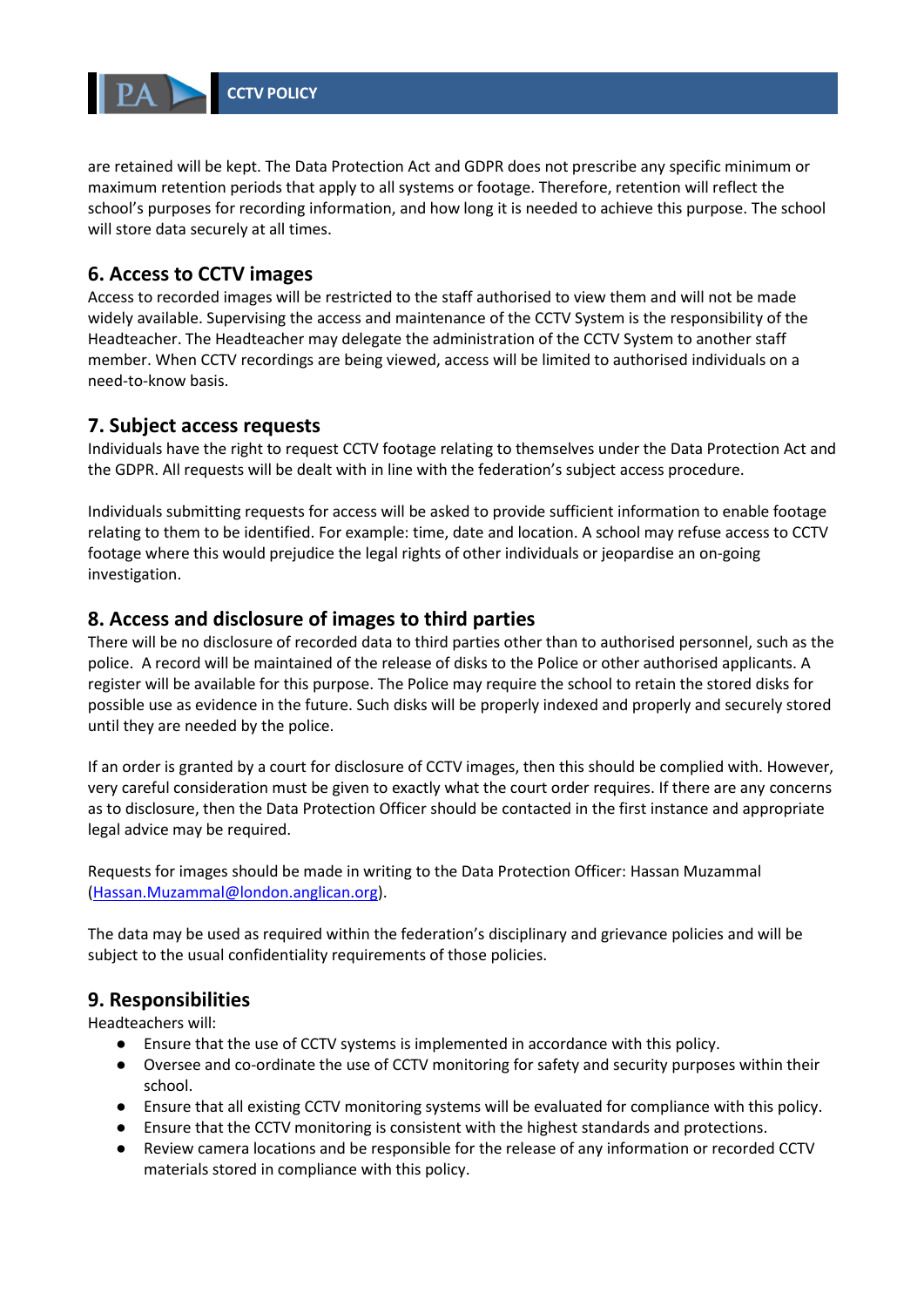- Maintain a record of access (e.g. an access log) to or the release of tapes or any material recorded or stored in the system.
- Ensure that monitoring recorded tapes are not duplicated for release.
- Ensure that the perimeter of view from fixed location cameras conforms to this policy both internally and externally.
- Give consideration to both students and staff feedback/complaints regarding possible invasion of privacy or confidentiality due to the location of a particular CCTV camera or associated equipment.
- Ensure that all areas being monitored are not in breach of an enhanced expectation of the privacy of individuals within the School and be mindful that no such infringement is likely to take place.
- Ensure that external cameras are non-intrusive in terms of their positions and views of neighbouring residential housing and comply with the principle of "Reasonable Expectation of Privacy"
- Ensure that monitoring tapes are stored in a secure place with access by authorised personnel only
- Ensure that images recorded on tapes/DVDs/digital recordings are stored for a period not longer than 31 days and are then erased unless required as part of a criminal investigation or court proceedings (criminal or civil) or other bona fide use as approved by the Headteacher.
- Ensure that when a zoom facility on a camera is being used, there is a second person present with the operator of the camera to guarantee that there is no unwarranted invasion of privacy.
- Ensure that camera control is solely to monitor suspicious behaviour, criminal damage etc. and not to monitor individual characteristics.
- Ensure that camera control is not infringing an individual's reasonable expectation of privacy in public areas.

### <span id="page-6-0"></span>**10. Data protection impact assessments**

CCTV has the potential to be privacy intrusive. The School will perform a Data Protection Impact Assessment when installing or moving CCTV cameras to consider the privacy issues involved with using new surveillance systems to ensure that the use is necessary and proportionate and address a pressing need identified.

### <span id="page-6-1"></span>**11. Links with other policies**

This CCTV policy is linked to the following federation policies:

- Child Protection & safeguarding Policy
- Data Protection & Retention Policy
- Online safety and acceptable use policy

The Information Commissioner also provides a free helpdesk that can be used by anyone and a website containing a large range of resources and guidance on all aspects of Information Law for use by organisations and the public. See [www.ico.org.uk](http://www.ico.org.uk/)